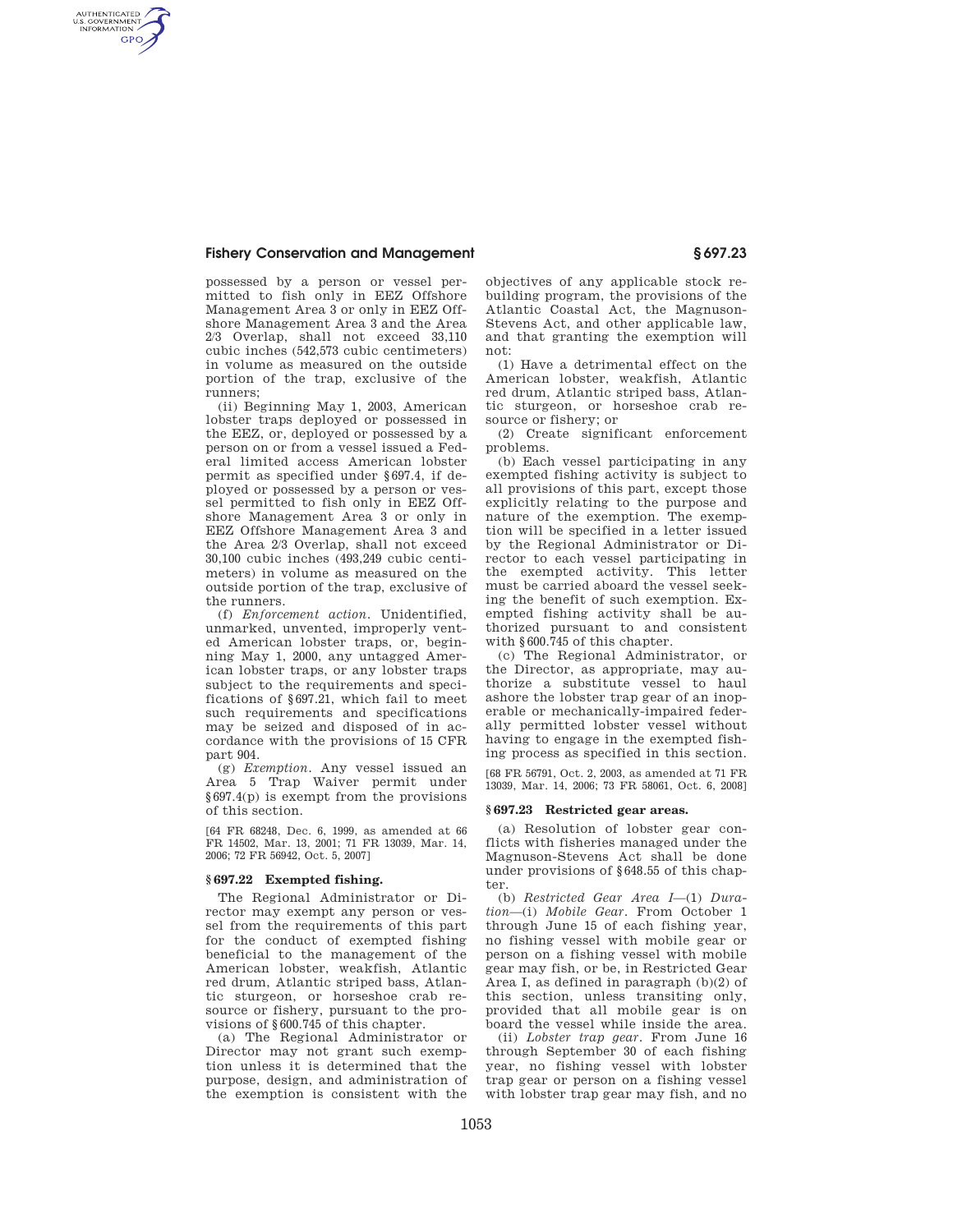lobster trap gear may be deployed or remain, in Restricted Gear Area I as defined in paragraph (b)(2) of this section.

(2) *Definition of Restricted Gear Area I.*  Restricted Gear Area I is defined by straight lines connecting the following points in the order stated:

|  | <b>INSHORE BOUNDARY</b> |
|--|-------------------------|
|--|-------------------------|

| Point to | Latitude     | Longitude    |
|----------|--------------|--------------|
|          | 40°06.4' N.  | 68°35.8' W.  |
|          | 40°07.9' N.  | 68°36.0' W.  |
|          | 40°07.2' N.  | 68°38.4' W.  |
| 71       | 40°06.9' N.  | 68°46.5' W.  |
|          | 40°08.7' N.  | 68°49.6' W.  |
|          | 40°08.1' N.  | 68°51.0' W.  |
|          | 40°05.7' N.  | 68°52.4' W.  |
|          | 40°03.6' N.  | 68°57.2' W.  |
|          | 40°03.65' N. | 69°00.0' W.  |
|          | 40°04.35' N. | 69°00.5' W.  |
|          | 40°05.2' N.  | 69°00.5' W.  |
|          | 40°05.3' N.  | 69°01.1' W.  |
|          | 40°08.9' N.  | 69°01.75' W. |
| 81       | 40°11.0' N.  | 69°03.8' W.  |
|          | 40°11.6' N.  | 69°05.4' W.  |
|          | 40°10.25' N. | 69°04.4' W.  |
|          | 40°09.75' N. | 69°04.15' W. |
| 85       | 40°08.45' N. | 69°03.6' W.  |
|          | 40°05.65' N. | 69°03.55' W. |
| 87       | 40°04.1' N.  | 69°03.9' W.  |
| 88       | 40°02.65' N. | 69°05.6' W.  |
|          | 40°02.00' N. | 69°08.35' W. |
| 90       | 40°02.65' N. | 69°11.15' W. |
| 91       | 40°00.05' N. | 69°14.6' W.  |
| 92       | 39°57.8' N.  | 69°20.35' W. |
|          | 39°56.65' N. | 69°24.4' W.  |
|          | 39°56.1' N.  | 69°26.35' W. |
| 95       | 39°56.55' N. | 69°34.1' W.  |
| 96       | 39°57.85' N. | 69°35.5' W.  |
| 97       | 40°00.65' N. | 69°36.5' W.  |
| 98<br>   | 40°00.9' N.  | 69°37.3' W.  |
|          | 39°59.15′N.  | 69°37.3' W.  |
| 100      | 39°58.8′N.   | 69°38.45' W. |
| 102      | 39°56.2' N.  | 69°40.2' W.  |
| 103      | 39°55.75' N. | 69°41.4' W.  |
|          | 39°56.7' N.  | 69°53.6' W.  |
| 105      | 39°57.55' N. | 69°54.05' W. |
|          | 39°57.4' N.  | 69°55.9' W.  |
|          |              |              |
|          | 39°56.9' N.  | 69°57.45' W. |
| 108      | 39°58.25' N. | 70°03.0' W.  |
| 110      | 39°59.2' N.  | 70°04.9' W.  |
| 111      | 40°00.7' N.  | 70°08.7' W.  |
| 112      | 40°03.75' N. | 70°10.15' W. |
|          | 40°05.2' N.  | 70°10.9' W.  |
|          | 40°02.45' N. | 70°14.1' W.  |
|          | 40°02.75' N. | 70°16.1' W.  |
| to 181   | 39°59.3' N.  | 70°14.0' W.  |
|          |              |              |

# OFFSHORE BOUNDARY—Continued

|     | Point to | Latitude                    | Longitude                   |
|-----|----------|-----------------------------|-----------------------------|
|     |          | 40°02.25' N.                | 68°55.4' W.                 |
|     |          | 40°02.6' N.                 | 69°00.0' W.                 |
|     |          | 40°02.75' N.                | 69°00.75' W.                |
|     |          | 40°04.2' N.                 | 69°01.75' W.                |
|     |          | 40°06.15' N.                | 69°01.95' W.                |
|     |          | 40°07.25' N.                | 69°02.0' W.                 |
|     |          | 40°08.5' N.                 | 69°02.25' W.                |
|     |          | 40°09.2' N.                 | 69°02.95' W.                |
|     |          | 40°09.75' N.                | 69°03.3' W.                 |
|     |          | 40°09.55' N.                | 69°03.85' W.                |
|     |          | 40°08.4' N.                 | 69°03.4' W.                 |
|     |          |                             |                             |
|     |          | 40°07.2' N.                 | 69°03.3' W.                 |
|     |          | 40°06.0' N.                 | 69°03.1' W.                 |
|     |          | 40°05.4' N.                 | 69°03.05' W.                |
| 141 |          | 40°04.8' N.                 | 69°03.05' W.                |
|     |          | 40°03.55' N.                | 69°03.55' W.                |
|     |          | 40°01.9' N.                 | 69°03.95' W.                |
|     |          | 40°01.0' N.                 | 69°04.4' W.                 |
|     |          | 39°59.9' N.                 | 69°06.25' W.                |
|     |          | 40°00.6' N.                 | 69°10.05' W.                |
|     |          | 39°59.25' N.                | 69°11.15' W.                |
|     |          | 39°57.45' N.                | 69°16.05' W.                |
|     |          | 39°56.1' N.                 | 69°20.1' W.                 |
|     |          | 39°54.6' N.                 | 69°25.65' W.                |
|     |          | 39°54.65' N.                | 69°26.9' W.                 |
|     |          | 39°54.8' N.                 | 69°30.95' W.                |
|     |          | 39°54.35' N.                | 69°33.4' W.                 |
|     |          | 39°55.0' N.                 | 69°34.9' W.                 |
|     |          | 39°56.55' N.                | 69°36.0' W.                 |
|     |          | 39°57.95' N.                | 69°36.45' W.                |
|     |          | 39°58.75' N.<br>39°58.8' N. | 69°36.3' W.<br>69°36.95' W. |
|     |          | 39°57.95' N.                | 69°38.1' W.                 |
|     |          | 39°54.5' N.                 | 69°38.25' W.                |
|     |          | 39°53.6' N.                 | 69°46.5' W.                 |
|     |          | 39°54.7' N.                 | 69°50.0' W.                 |
|     |          | 39°55.25' N.                | 69°51.4' W.                 |
|     |          | 39°55.2' N.                 | 69°53.1' W.                 |
|     |          | 39°54.85' N.                | 69°53.9' W.                 |
|     |          | 39°55.7' N.                 | 69°54.9' W.                 |
|     |          | 39°56.15' N.                | 69°55.35' W.                |
|     |          | 39°56.05' N.                | 69°56.25' W.                |
|     |          | 39°55.3' N.                 | 69°57.1' W.                 |
|     |          | 39°54.8' N.                 | 69°58.6' W.                 |
|     |          | 39°56.05' N.                | 70°00.65' W.                |
|     |          | 39°55.3' N.                 | 70°02.95' W.                |
|     |          | 39°56.9' N.                 | 70°11.3' W.                 |
|     |          | 39°58.9' N.                 | 70°11.5' W.                 |
|     |          | 39°59.6' N.                 | 70°11.1' W.                 |
|     |          | 40°01.35' N.                | 70°11.2' W.                 |
|     |          | 40°02.6' N.                 | 70°12.0' W.                 |
|     |          | 40°00.4' N.                 | 70°12.3' W.                 |
|     |          | 39°59.7' N.                 | 70°13.05' W.                |
|     |          | 39°59.3' N.                 | 70°14.0' W.                 |
|     |          |                             | to                          |
|     |          | 40°02.75' N.                | 70°16.1' W.                 |

OFFSHORE BOUNDARY

| Point to | Latitude             | Longitude   |
|----------|----------------------|-------------|
|          | 40°07.9' N.          | 68°36.0' W. |
|          | $40^{\circ}06.4'$ N. | 68°35.8' W. |
|          | 40°05.25' N.         | 68°39.3' W. |
|          | $40^{\circ}05.4'$ N. | 68°44.5' W. |
|          | $40^{\circ}06.0'$ N. | 68°46.5' W. |
|          | 40°07.4' N.          | 68°49.6' W. |
|          | 40°05.55' N.         | 68°49.8' W. |
|          | $40^{\circ}03.9'$ N. | 68°51.7' W. |

(c) *Restricted Gear Area II*—(1) *Duration*—(i) *Mobile Gear.* From November 27 through June 15 of each fishing year, no fishing vessel with mobile gear or person on a fishing vessel with mobile gear may fish, or be, in Restricted Gear Area II (as defined in paragraph  $(c)(2)$ of this section) unless transiting only, provided that all mobile gear is on board the vessel while inside the area. (ii) *Lobster trap gear.* From June 16 through November 26 of each fishing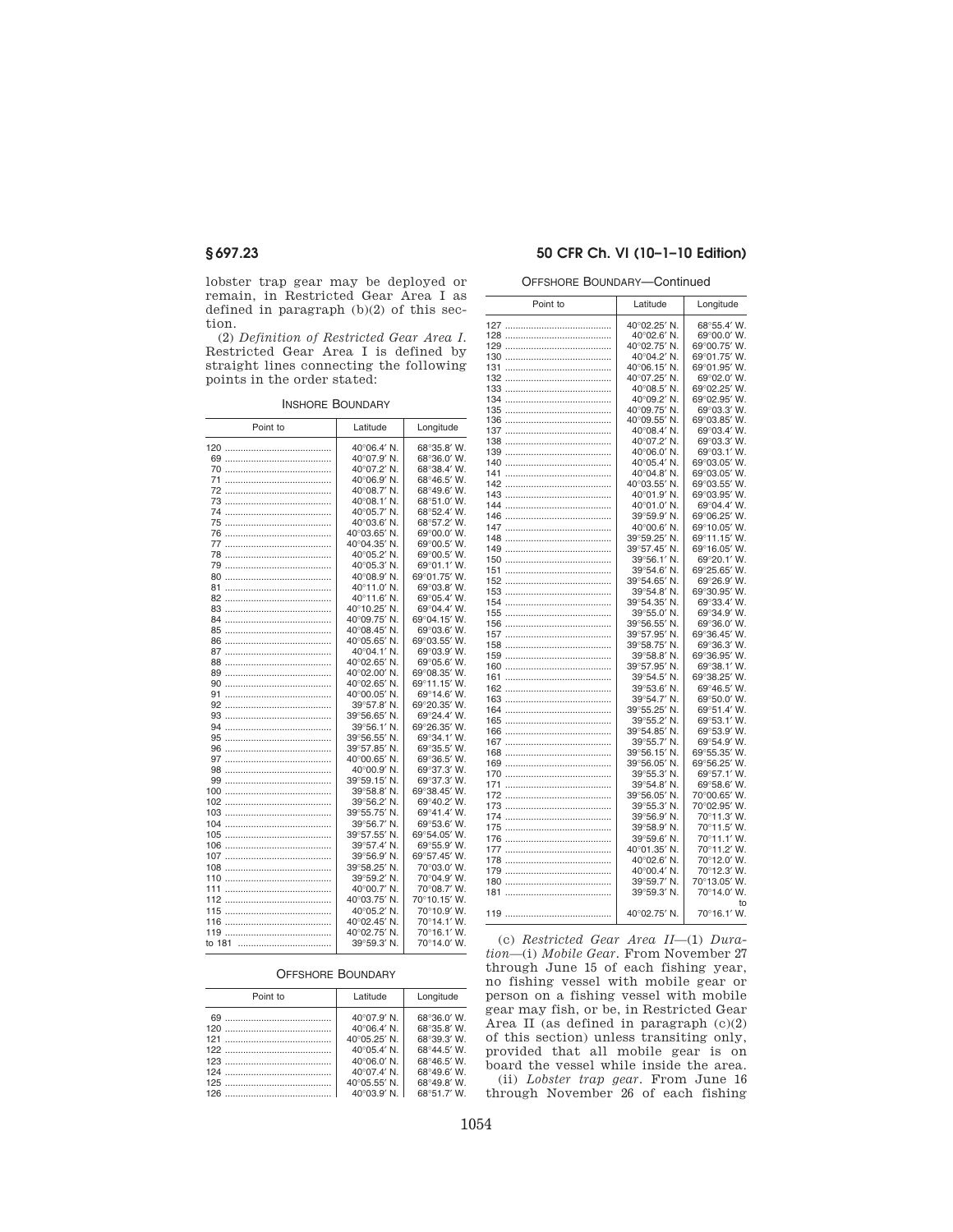### **Fishery Conservation and Management § 697.23**

year, no fishing vessel with lobster trap gear or person on a fishing vessel with lobster trap gear may fish, and no lobster trap gear may be deployed or remain, in Restricted Gear Area II as defined in paragraph (c)(2) of this section.

(2) *Definition of Restricted Gear Area II.* Restricted Gear Area II is defined by straight lines connecting the following points in the order stated:

INSHORE BOUNDARY

| Point to    | Latitude             | Longitude    |
|-------------|----------------------|--------------|
| 1           | 39°59.3' N.          | 70°14.0' W.  |
| 49          | 40°02.75' N.         | 70°16.1' W.  |
| 50          | 40°00.7' N.          | 70°18.6' W.  |
| 51          | 39°59.8' N.          | 70°21.75' W. |
| 52          | 39°59.75' N.         | 70°25.5' W.  |
| 53          | 40°03.85' N.         | 70°28.75' W. |
| 54          | 40°00.55' N.         | 70°32.1' W.  |
| 55          | 39°59.15' N.         | 70°34.45' W. |
|             | 39°58.9' N.          | 70°38.65' W. |
| 57          | 40°00.1' N.          | 70°45.1' W.  |
| 58          | 40°00.5' N.          | 70°57.6' W.  |
| 59          | 40°02.0' N.          | 71°01.3' W.  |
| 60          | $39^{\circ}59.3'$ N. | 71°18.4' W.  |
| 61          | 40°00.7' N.          | 71°19.8' W.  |
| 62          | 39°57.5' N.          | 71°20.6' W.  |
|             | 39°53.1' N.          | 71°36.1' W.  |
| 64          | $39^{\circ}52.6'$ N. | 71°40.35' W. |
| 65          | 39°53.1' N.          | 71°42.7 W.   |
| 66          | 39°46.95' N.         | 71°49.0' W.  |
| 67          | 39°41.15' N.         | 71°57.1'W.   |
| 68          | 39°35.45' N.         | 72°02.0' W.  |
| 69          | 39°32.65' N.         | 72°06.1' W.  |
| 70          | 39°29.75' N.         | 72°09.8' W.  |
| to $48$<br> | 39°29.0' N.          | 72°09.25' W. |

### OFFSHORE BOUNDARY

| Point to       | Latitude     | Longitude    |
|----------------|--------------|--------------|
| 49             | 40°02.75' N. | 70°16.1' W.  |
| 1              | 39°59.3' N.  | 70°14.0' W.  |
| $\overline{2}$ | 39°58.85' N. | 70°15.2' W.  |
| 3              | 39°59.3' N.  | 70°18.4' W.  |
| $\overline{4}$ | 39°58.1' N.  | 70°19.4' W.  |
| 5              | 39°57.0' N.  | 70°19.85' W. |
| 6              | 39°57.55' N. | 70°21.25' W. |
| 7              | 39°57.5' N.  | 70°22.8' W.  |
| R              | 39°57.1' N.  | 70°25.4' W.  |
| 9              | 39°57.65' N. | 70°27.05' W. |
| 10             | 39°58.58' N. | 70°27.7' W.  |
| 11             | 40°00.65' N. | 70°28.8' W.  |
| 12             | 40°02.2' N.  | 70°29.15' W. |
| 13             | 40°01.0' N.  | 70°30.2' W.  |
| 14             | 39°58.58' N. | 70°31.85' W. |
| 15             | 39°57.05' N. | 70°34.35' W. |
| 16             | 39°56.42' N. | 70°36.8' W.  |
| 21             | 39°58.15' N. | 70°48.0' W.  |
| 24             | 39°58.3' N.  | 70°51.1' W.  |
| 25             | 39°58.1' N.  | 70°52.25' W. |
| 26             | 39°58.05' N. | 70°53.55' W. |
| 27             | 39°58.4' N.  | 70°59.6' W.  |
| 28             | 39°59.8' N.  | 71°01.05' W. |
| 29             | 39°58.2' N.  | 71°05.85' W. |
| 30             | 39°57.45' N. | 71°12.15' W. |
| 31             | 39°57.2' N.  | 71°15.0' W.  |
|                | 39°56.3' N.  | 71°18.95' W. |

OFFSHORE BOUNDARY—Continued

| Point to | Latitude             | Longitude    |
|----------|----------------------|--------------|
|          | 39°51.4' N.          | 71°36.1' W.  |
| 34       | 39°51.75' N.         | 71°41.5' W.  |
| 35       | 39°50.05' N.         | 71°42.5' W.  |
| 36       | 39°50.0' N.          | 71°45.0' W.  |
| 37       | 39°48.95' N.         | 71°46.05' W. |
| 38       | $39^{\circ}46.6'$ N. | 71°46.1' W.  |
| 39       | $39^{\circ}43.5'$ N. | 71°49.4' W.  |
| 40       | 39°41.3' N.          | 71°55.0' W.  |
| 41       | 39°39.0' N.          | 71°55.6' W.  |
| 42       | 39°36.72' N.         | 71°58.25' W. |
| 43       | 39°35.15' N.         | 71°58.55' W. |
| 44       | 39°34.5' N.          | 72°00.75' W. |
| 45       | 39°32.2' N.          | 72°02.25' W. |
| 46       | 39°32.15' N.         | 72°04.1' W.  |
| 47       | 39°28.5' N.          | 72°06.5' W.  |
| 48       | 39°29.0' N.          | 72°09.25' W. |
| to $70$  | 39°29.75' N.         | 72°09.8' W.  |

(d) *Restricted Gear Area III*—(1) *Duration*—(i) *Mobile Gear.* From June 16 through November 26 of each fishing year, no fishing vessel with mobile gear or person on a fishing vessel with mobile gear may fish, or be, in Restricted Gear Area III (as defined in paragraph (d)(2) of this section) unless transiting only, provided that all mobile gear is on board the vessel while inside the area.

(ii) *Lobster trap gear.* From January 1 through April 30 of each fishing year, no fishing vessel with lobster trap gear or person on a fishing vessel with lobster trap gear may fish, and no lobster trap gear may be deployed or remain, in Restricted Gear Area III as defined in paragraph  $\left( d\right) (2)$  of this section.

(2) *Definition of Restricted Gear Area III.* Restricted Gear Area III is defined by straight lines connecting the following points in the order stated:

INSHORE BOUNDARY

| Point to                     | Latitude                                                                                                                                                                                                            | Longitude                                                                                                                                                            |
|------------------------------|---------------------------------------------------------------------------------------------------------------------------------------------------------------------------------------------------------------------|----------------------------------------------------------------------------------------------------------------------------------------------------------------------|
| 184<br>185<br><br>189<br>190 | 40°02.75' N.<br>$40^{\circ}05.6'$ N.<br>$40^{\circ}06.5'$ N.<br>40°11.05' N.<br>40°12.75' N.<br>$40^{\circ}10.7'$ N.<br>$39^{\circ}57.9'$ N.<br>$39^{\circ}55.6'$ N.<br>39°55.85' N.<br>39°53.75' N.<br>39°47.2' N. | 70°16.1' W.<br>70°17.7' W.<br>70°40.05' W.<br>70°45.8' W.<br>70°55.05' W.<br>71°10.25' W.<br>71°28.7' W.<br>71°41 2' W<br>71°45.0' W.<br>71°52.25' W.<br>72°01.6' W. |
| to 70                        | 39°33.65' N.<br>39°29.75' N.                                                                                                                                                                                        | 72°150'W<br>72°09.8' W.                                                                                                                                              |
|                              |                                                                                                                                                                                                                     |                                                                                                                                                                      |

### OFFSHORE BOUNDARY

| Point to | Abutite I            | Longitude            |
|----------|----------------------|----------------------|
| 182      | $40^{\circ}05.6'$ N. | $70^{\circ}17.7'$ W. |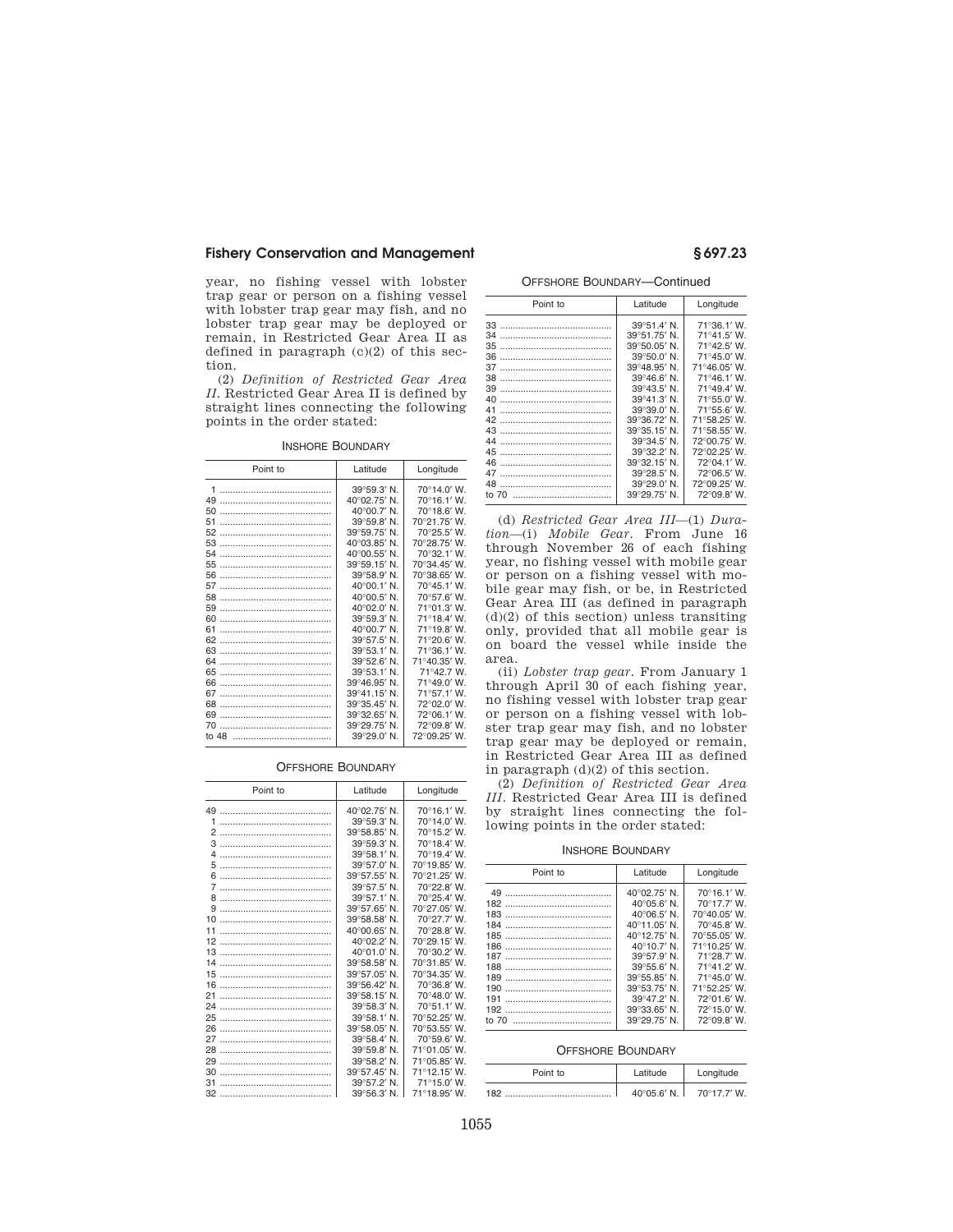OFFSHORE BOUNDARY—Continued

| Point to           | Latitude     | Longitude             |
|--------------------|--------------|-----------------------|
| 49                 | 40°02.75' N. | $70^{\circ}16.1' W$ . |
| 50                 | 40°00.7' N.  | 70°18.6' W.           |
| 51                 | 39°59.8' N.  | 70°21.75' W.          |
| 52                 | 39°59.75' N. | 70°25.5' W.           |
| 53                 | 40°03.85' N. | 70°28.75' W.          |
| 54                 | 40°00.55' N. | 70°32.1' W.           |
| 55                 | 39°59.15' N. | 70°34.45' W.          |
| 56                 | 39°58.9' N.  | 70°38.6' W.           |
| 57                 | 40°00.1' N.  | 70°45.1' W.           |
| 58                 | 40°00.5' N.  | 70°57.6' W.           |
| 59                 | 40°02.0' N.  | 71°01.3' W.           |
| 60                 | 39°59.3' N.  | 71°18.4' W.           |
| 61                 | 40°00.7' N.  | 71°19.8' W.           |
| 62                 | 39°57.5' N.  | 71°20.6' W.           |
| 63                 | 39°53.1' N.  | 71°36.1' W.           |
| 64                 | 39°52.6' N.  | 71°40.35' W.          |
| 65                 | 39°53.1' N.  | 71°42.7' W.           |
| 66                 | 39°46.95' N. | 71°49.0' W.           |
| 67                 | 39°41.15' N. | 71°57.1' W.           |
| 68                 | 39°35.45' N. | 72°02.0 W.            |
| 69<br>             | 39°32.65' N. | 72°06.1' W.           |
| 70                 | 39°29.75' N. | 72°09.8' W.           |
| to 192 …………………………… | 39°33.65' N. | 72°15.0' W.           |
|                    |              |                       |

(e) *Restricted Gear Area IV*—(1) *Duration for Mobile Gear.* From June 16 through September 30 of each fishing year, no fishing vessel with mobile gear or person on a fishing vessel with mobile gear may fish, or be, in Restricted Gear Area IV (as defined in paragraph (e)(2) of this section) unless transiting only, provided that all mobile gear is on board the vessel while inside the area.

(2) *Definition of Restricted Gear Area IV.* Restricted Gear Area IV is defined by straight lines connecting the following points in the order stated:

### INSHORE BOUNDARY

| Point    | Latitude              | Longitude            |
|----------|-----------------------|----------------------|
| 193      | $40^{\circ}13.60'$ N. | 68°40.60' W.         |
| 194      | $40^{\circ}11.60'$ N. | 68°53.00' W.         |
| 195      | $40^{\circ}14.00'$ N. | 69°04.70' W.         |
| 196      | $40^{\circ}14.30'$ N. | 69°05.80' W.         |
| 197      | $40^{\circ}05.50'$ N. | 69°09.00' W.         |
| 198      | 39°57.30' N.          | 69°25.10' W.         |
| 199      | 40°00.40' N.          | 69°35.20' W.         |
| 200      | 40°01.70' N.          | 69°35.40' W.         |
| 201      | 40°01.70' N.          | 69°37.40' W.         |
| 202      | 40°00.50' N.          | 69°38.80' W.         |
| 203      | 40°01.30' N.          | 69°45.00' W.         |
| 204      | 40°02.10' N.          | 70°45.00' W.         |
| 205      | 40°07.60' N.          | 70°04.50' W.         |
| 206      | 40°07.80' N.          | 70°09.20' W.         |
| to $119$ | $40^{\circ}02.75'$ N. | $70^{\circ}16.1'$ W. |
|          |                       |                      |

### OFFSHORE BOUNDARY

| Point to | Latitude                                    | Longitude                                   |
|----------|---------------------------------------------|---------------------------------------------|
| 69.      | 40°13.60' N.<br>40°07.90' N.<br>40°07 20' N | 68°40.60' W.<br>68°36.00' W.<br>68°38 40' W |

### **§ 697.23 50 CFR Ch. VI (10–1–10 Edition)**

OFFSHORE BOUNDARY—Continued

| Point to | Latitude     | Longitude    |
|----------|--------------|--------------|
|          | 40°06.90' N. | 68°46.50' W. |
|          | 40°08.70' N. | 68°49.60' W. |
|          | 40°08.10' N. | 68°51.00' W. |
|          | 40°05.70' N. | 68°52.40' W. |
|          | 40°03.60' N. | 68°57.20' W. |
|          | 40°03.65' N. | 69°00.00' W. |
|          | 40°04.35' N. | 69°00.50' W. |
|          | 40°05.20' N. | 69°00.50' W. |
|          | 40°05.30' N. | 69°01.10' W. |
|          | 40°08.90' N. | 69°01.75' W. |
| 81       | 40°11.00' N. | 69°03.80' W. |
|          | 40°11.60' N. | 69°05.40' W. |
|          | 40°10.25' N. | 69°04.40' W. |
|          | 40°09.75' N. | 69°04.15' W. |
|          | 40°08.45' N. | 69°03.60' W. |
|          | 40°05.65' N. | 69°03.55' W. |
|          | 40°04.10' N. | 69°03.90' W. |
| 88<br>   | 40°02.65' N. | 69°05.60' W. |
|          | 40°02.00' N. | 69°08.35' W. |
|          | 40°02.65' N. | 69°11.15' W. |
| 91       | 40°00.05' N. | 69°14.60' W. |
|          | 39°57.80' N. | 69°20.35' W. |
|          | 39°56.75' N. | 69°24.40' W. |
|          | 39°56.50' N. | 69°26.35' W. |
|          | 39°56.80' N. | 69°34.10'W.  |
|          | 39°57.85' N. | 69°35.05'W.  |
|          | 40°00.65' N. | 69°36.50'W.  |
|          | 40°00.90' N. | 69°37.30'W.  |
|          | 39°59.15 N.  | 69°37.30'W.  |
|          | 39°58.80' N. | 69°38.45'W.  |
| 102<br>  | 39°56.20' N. | 69°40.20'W.  |
| 103      | 39°55.75' N. | 69°41.40'W.  |
| 104      | 39°56.70' N. | 69°53.60'W.  |
|          | 39°57.55' N. | 69°54.05'W.  |
|          | 39°57.40' N. | 69°55.90'W.  |
|          | 39°56.90' N. | 69°57.45'W.  |
| 108      | 39°58.25' N. | 70°03.00'W.  |
| 110      | 39°59.20' N. | 70°04.90'W.  |
| 111      | 40°00.70' N. | 70°08.70'W.  |
|          | 40°03.75' N. | 70°10.15'W.  |
|          | 40°05.20' N. | 70°10.90'W.  |
| 116      | 40°02.45' N. | 70°14.1'W.   |
| 119      | 40°02.75' N. | 70°16.1' W.  |
| to 206   | 40°07.80' N. | 70°09.20' W. |
|          |              |              |

(f) *Carl N. Shuster Jr. Horseshoe Crab Reserve.* (1) No vessel or person may fish for horseshoe crabs in the area known as the Carl N. Shuster Jr. Horseshoe Crab Reserve bounded as follows:

(i) On the north by a straight line connecting points 39°14.6′N. lat., 74°30.9′W. long. (3 nm off of Peck Beach, NJ) and 39°14.6′N lat., 74°22.5′W. long.

(ii) On the east by a straight line connecting points 39°14.6′N. lat., 74°22.5′W. long. and 38°22.0′N. lat., 74°22.5′W. long.

(iii) On the south by a straight line connecting points 38°22.0′N. lat., 74°22.5′W. long. and 38°22.0′N. lat., 75°00.4′W. long. (3 nm off of Ocean City, MD).

(iv) On the west by the outermost boundary of state waters.